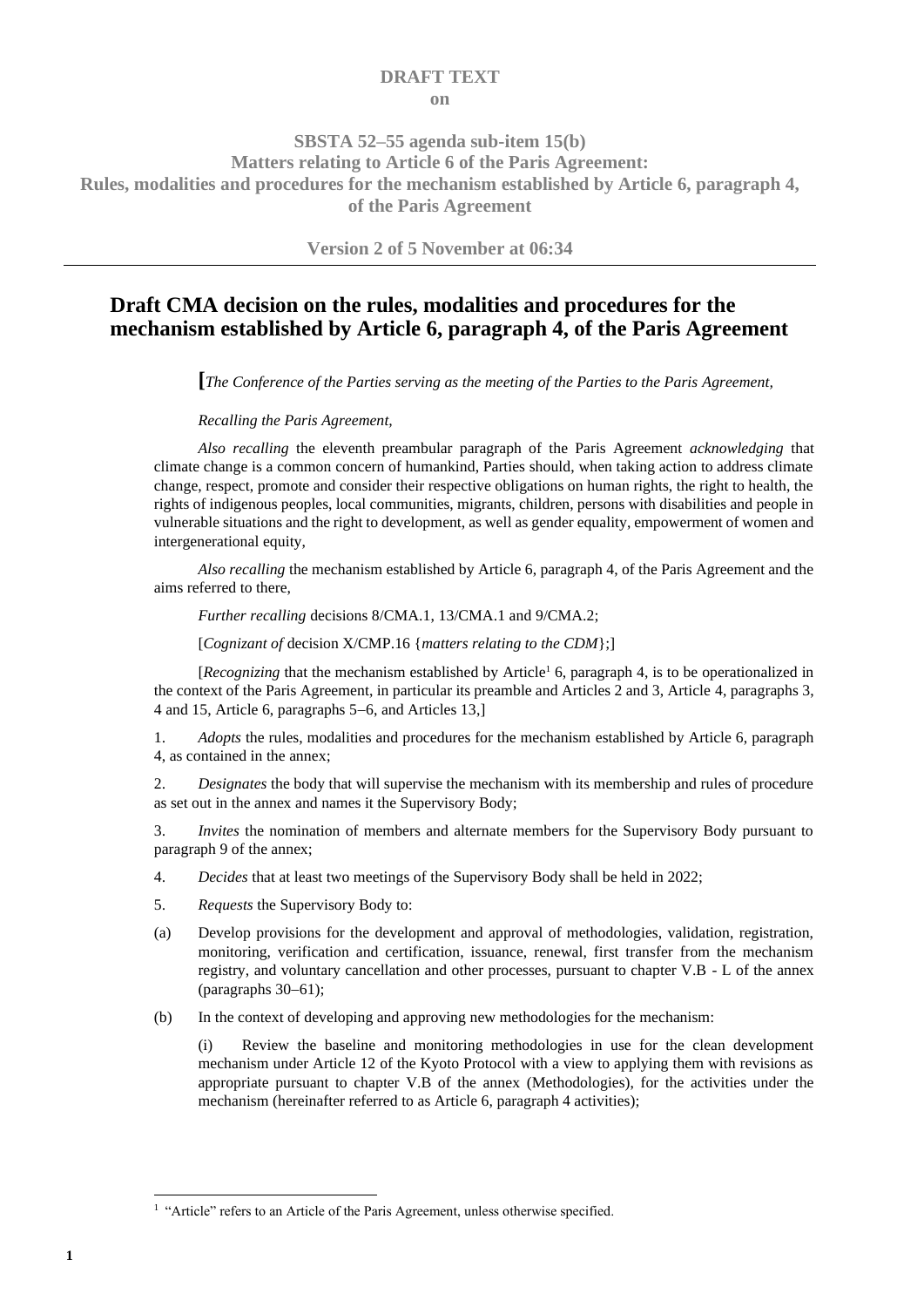(ii) Consider baseline and monitoring methodologies used in other market-based mechanisms as a complementary input to the development of baselines and monitoring methodologies pursuant to chapter V.B of the annex (Methodologies);

- (c) [Review the sustainable development tool in use for the clean development mechanism and other tools and safeguards systems in use in existing market-based mechanisms to promote sustainable development with a view to developing similar tools for the mechanism by 2023;
- (d) Review the accreditation standards and procedures of the clean development mechanism with a view to applying them with revisions as appropriate, for the mechanism by 2023;
- (e) Expeditiously accredit operational entities as designated operational entities;
- (f) Ensure the implementation of paragraph 29 of the annex, in relation to least developed countries and small island developing States;

6. *Also requests* the Supervisory Body to develop, on the basis of the rules, modalities and procedures contained in the annex, further elaboration and recommendations, for consideration and adoption by the Conference of the Parties serving as the meeting of the Parties to the Paris Agreement at its fourth session (November 2022) on:

- (a) Its rules of procedure, and to operate and hold meetings on the basis of the annex pending any further decisions by the CMA on the rules of procedure;
- (b) Consider appropriate levels for the share of proceeds for administrative expenses and its operation, including in order to enable a periodic contribution to the share of proceeds for adaptation for the Adaptation Fund;
- (c) Activities involving anthropogenic removal enhancements, including appropriate monitoring, reporting, accounting for removal enhancements and crediting periods in addition to those in chapter V of the annex (Activity cycle), addressing reversals, avoidance of leakage, and avoidance of other negative environmental and social impacts;

7. *Requests* the Subsidiary Body for Scientific and Technological Advice to develop, on the basis of the rules, modalities and procedures contained in the annex, recommendations for consideration and adoption by the Conference of the Parties serving as the meeting of the Parties to the Paris Agreement at its fourth session (November 2022) on:

- (a) Further responsibilities of the Supervisory Body [and Parties that host Article 6, paragraph 4 activities in order for such host Parties to elaborate and apply national arrangements for the mechanism under the approval and supervision of the Supervisory Body];
- (b) [Processes for implementation of the transition of activities from the clean development mechanism to Article 6, paragraph 4 in accordance with chapter XI. A of the annex;]
- (c) [Processes for implementation of chapter XI.B of the annex];
- (d) Reporting by host Parties on their Article 6, paragraph 4, activities, A6.4ERs issued for the activities while avoiding unnecessary duplication of reporting information that is already publicly available;
- (e) The operation of the mechanism registry referred to in chapter VI of the annex (Mechanism registry);
- (f) The processes necessary for implementation of the share of proceeds to cover administrative expenses and the share of proceeds to assist developing country Parties that are particularly vulnerable to the adverse effects of climate change to meet the costs of adaptation in accordance with chapter XII of the annex;
- (g) [The processes necessary for delivery of overall mitigation in global emissions in accordance with chapter VIII of the annex];
- (h) [Consideration of whether activities could include emissions avoidance and conservation enhancement activities];

8. *Requests* the Supervisory Body to evaluate the implementation of the share of proceeds set out in chapter VII of the annex (Share of proceeds) no later than 2026 and every five years thereafter and, following such review, to make recommendations on possible improvements in order to optimize the resources available to the Adaptation Fund for consideration and adoption by the CMA;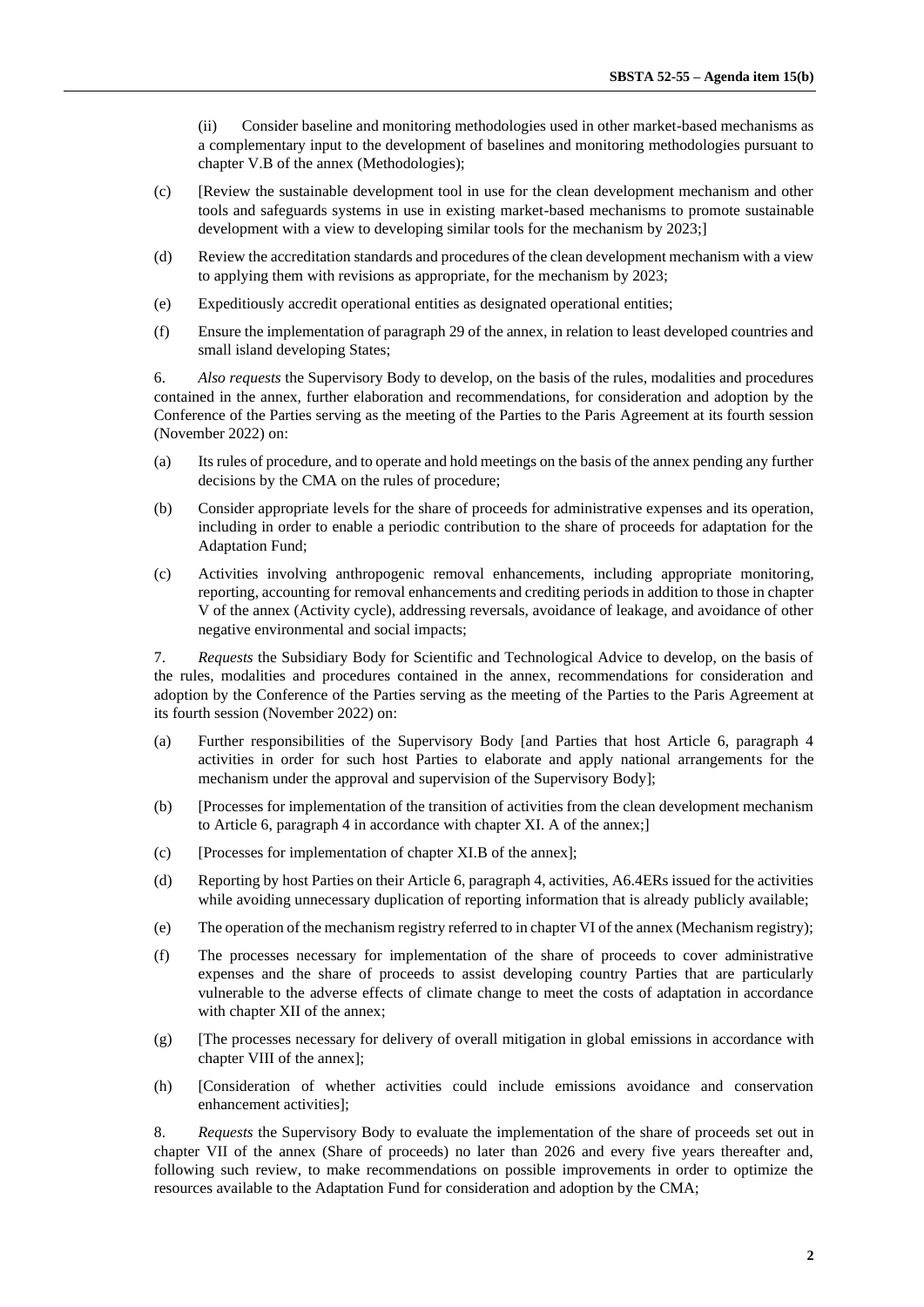9. [Requests the Supervisory Body to evaluate the implementation and the delivery of overall mitigation in global emissions set out in chapter VIII of the annex (Delivery of overall mitigation in global emissions) no later than 2026 and every five years thereafter and, following such review, to make recommendations on possible improvements in order to optimize the delivery of overall mitigation in global emissions, for consideration and adoption by the CMA];

10. *Decides* also that the CMA may also recommend the review of the above percentages at any time between the periods set out in paragraphs 8 and 9 above;

<span id="page-2-0"></span>11. *Decides* that the Conference of the Parties serving as the meeting of the Parties to the Paris Agreement shall review the rules, modalities and procedures for the mechanism at its tenth session (2028) with a view to completing the review by no later than at its twelfth session (2030);

12. Requests the Subsidiary Body for Implementation to develop recommendations with respect to the review referred to in paragraph [11 above,](#page-2-0) taking into account:

(a) Any recommendations of the Supervisory Body pursuant to paragraphs 8 and 9 above;

(b) Consideration of any need for further safeguards;

13. *Requests* the Supervisory Body to support the forum on the impact of the implementation of response measures (referred to in paragraph 33 of decision 1/CP.21) in considering ways to address any negative social or economic impacts, especially those on developing country Parties, resulting from Article 6, paragraph 4, activities, as requested by the forum;

14. [*Takes note of, with gratitude,* decision X/CMP.16, pursuant to which the Conference of the Parties serving as the meeting of the Parties to the Kyoto Protocol [*placeholder for any allocation of the Trust Fund of the CDM to the 6.4 mechanism*]];

15. *Requests* the secretariat, including through its regional collaboration centers and in consultation with the Supervisory Body, to design and implement, in consultation with interested Parties, a capacity-building programme to assist Parties wishing to voluntarily participate in the mechanism to, inter alia:

(a) Establish the necessary institutional arrangements to implement the requirements of the annex;

16. *Takes note of* the estimated budgetary implications of the activities to be undertaken by the secretariat referred to in this decision;

17. *Requests* that the actions called for in this decision be undertaken subject to the availability of financial resources;

18. *Invites* Parties to make contributions to the Trust Fund for Supplementary Activities for the purpose of operationalizing the mechanism, which shall be reimbursed upon request.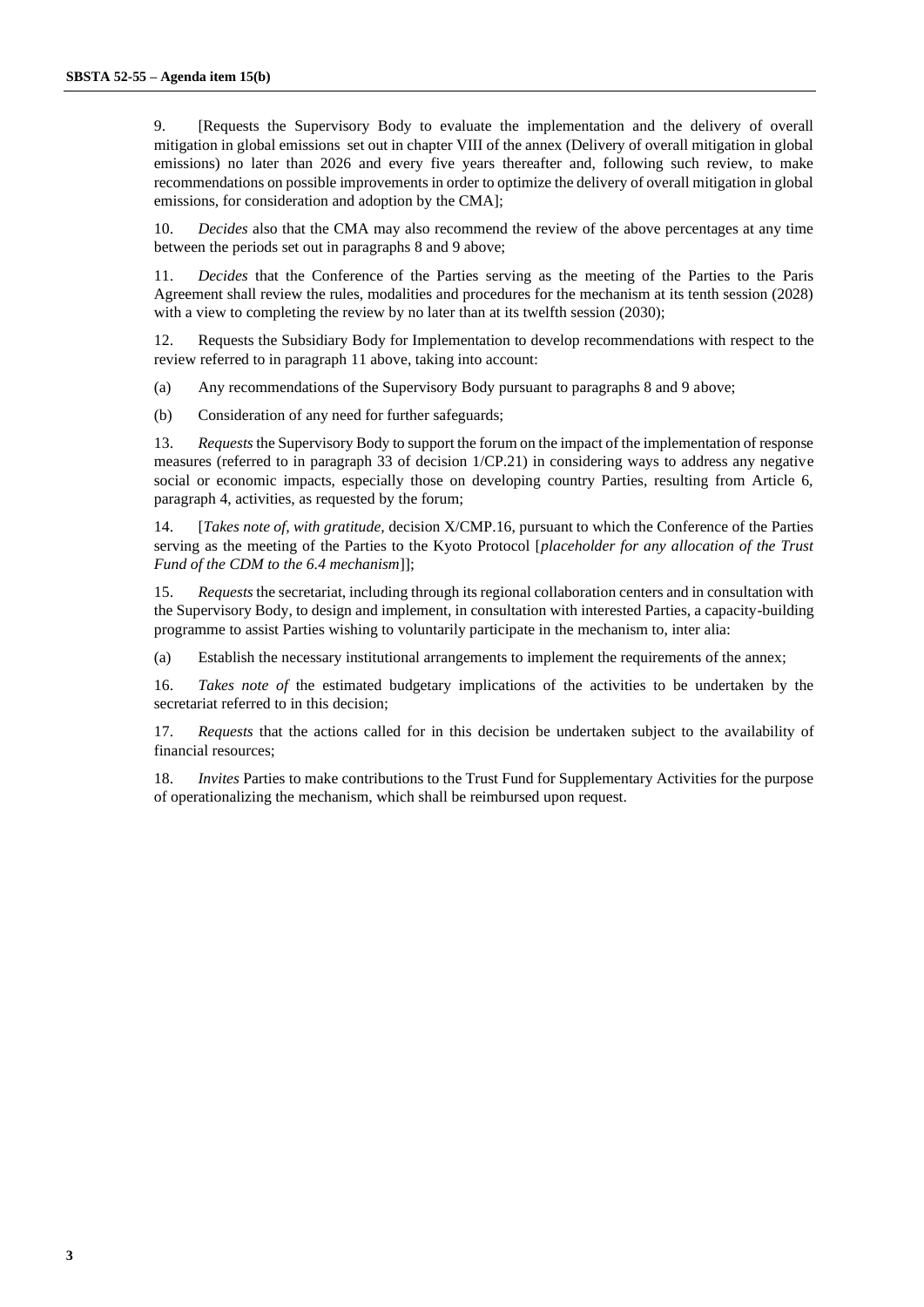### **Annex**

## **Rules, modalities and procedures for the mechanism established by Article 6, paragraph 4, of the Paris Agreement**

## **I. Definitions**

- 1. For the purpose of these rules, modalities and procedures:
	- (a) An "**Article 6, paragraph 4, activity**" is an activity that meets the requirements of Article<sup>1</sup> 6, paragraphs 4‒6, these rules, modalities and procedures, and any further relevant decisions of the Conference of the Parties serving as the meeting of the Parties to the Paris Agreement (CMA);
	- (b) An "**Article 6, paragraph 4, emission reduction**" (A6.4ER) is issued for mitigation achieved pursuant to Article 6, paragraphs 4–6, these rules, modalities and procedures, and any further relevant decisions of the CMA. It is measured in carbon dioxide equivalent and is equal to 1 tonne of carbon dioxide equivalent calculated in accordance with the methodologies and metrics assessed by the Intergovernmental Panel on Climate Change and adopted by the CMA or in other metrics adopted by the CMA pursuant to these rules, modalities and procedures.

## **II. Role of the Conference of the Parties serving as the meeting of the Parties to the Paris Agreement**

- 2. The CMA shall provide guidance to the Supervisory Body by taking decisions on, inter alia:
	- (a) The rules of procedure of the Supervisory Body;
	- (b) Recommendations made by the Supervisory Body relating to these rules, modalities and procedures;
	- (c) Matters relating to the operation of the mechanism established by Article 6, paragraph 4, as appropriate.

### **III. Supervisory Body**

3. The Supervisory Body shall supervise the mechanism under the authority and guidance of the CMA and be fully accountable to the CMA.

### **A. Rules of procedure**

- 4. The Supervisory Body shall comprise 12 members from Parties to the Paris Agreement, ensuring broad and equitable geographical representation and striving to ensure gender-balanced representation, as follows:
	- (a) Two members from each of the five United Nations regional groups;
	- (b) One member from the least developed countries;
	- (c) One member from small island developing States.
- 5. The CMA shall elect members and an alternate for each member of the Supervisory Body on the basis of nominations by the respective groups and constituencies.
- 6. Members and alternate members shall serve in their individual expert capacity.
- 7. Members and alternate members shall possess relevant scientific, technical, socioeconomic or legal expertise.
- <span id="page-3-1"></span>8. Members and alternate members shall serve for a term of two years.
- <span id="page-3-0"></span>9. Notwithstanding paragrap[h 8 above,](#page-3-1) in the first election of members and alternate members, the CMA shall elect half of the members and their alternate members for a term of three years and the other half for a term of two

<sup>&</sup>lt;sup>1</sup> "Article" refers to an Article of the Paris Agreement, unless otherwise specified.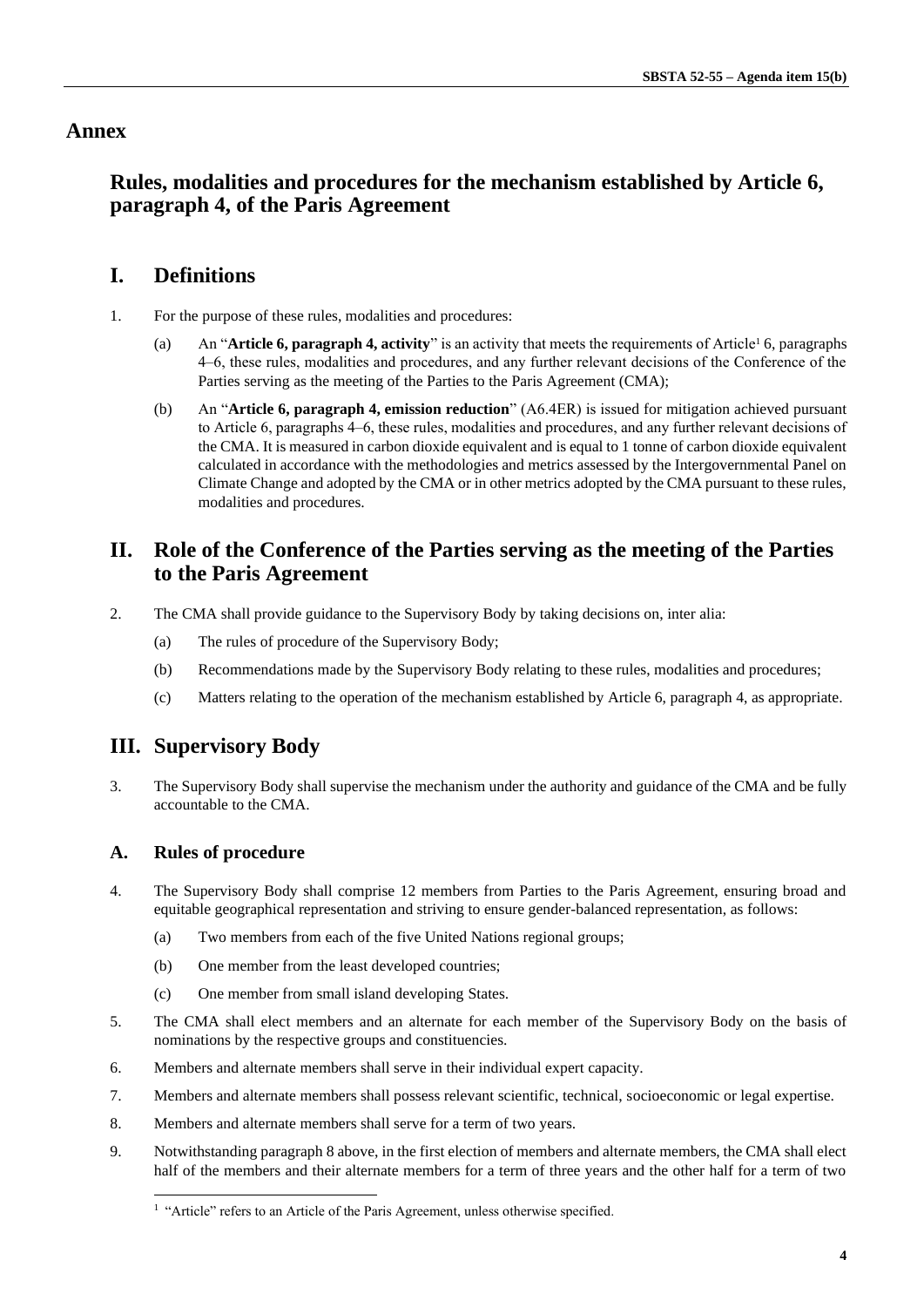years. At the expiry of the term of these members and their alternate members and thereafter, the CMA shall elect replacement members and their alternate members for a term of two years. The members and their alternate members shall remain in office until their successors have been elected.

- 10. The term of service of a member shall start at the first meeting of the Supervisory Body in the calendar year following their election and shall end immediately before the first meeting of the Supervisory Body in the calendar year in which the term ends.
- 11. The maximum number of terms of any individual shall be two terms, whether consecutive or not and including any period as an alternate member.
- 12. If a member or alternate member resigns or is otherwise unable to continue as a member or alternate member, the Supervisory Body may decide, bearing in mind the proximity to the next session of the CMA, to appoint a replacement member or replacement alternate member from the same constituency to serve the remainder of the term on the basis of a nomination from the relevant constituency, in which case, the appointment shall count as one term.
- 13. Members and alternate members may be suspended or their membership terminated by the CMA if:
	- (a) They fail to disclose a conflict of interest;
	- (b) They fail to attend two consecutive meetings without proper justification.
- 14. Participation costs for members and alternate members will be covered by the share of proceeds for administrative expenses.
- 15. Members and alternate members shall avoid actual, potential and perceived conflicts of interest and shall:
	- (a) Declare any actual, potential or perceived conflict of interest at the start of a meeting;
	- (b) Recuse themselves from participating in any work of the Supervisory Body, including decision-making, in relation to which they have an actual, potential or perceived conflict of interest;
	- (c) Refrain from behaviour that may be incompatible with the requirements of independence and impartiality.
- 16. Members and alternate members shall ensure confidentiality, in line with relevant best practice and decisions of the CMA and the Supervisory Body.
- 17. At least three fourths of the members, including alternate members only when they are acting as members, shall constitute a quorum for meetings of the Supervisory Body.
- 18. Each year, the Supervisory Body shall elect a Chair and a Vice-Chair from among its members. The Chair and the Vice-Chair shall remain in office until their successors have been elected.
- 19. Meetings of the Supervisory Body shall be open to the public, unless closed for reasons of confidentiality.
- 20. Documents for meetings of the Supervisory Body shall be made publicly available, unless they are confidential.
- 21. The Supervisory Body shall ensure transparency of decision-making, make publicly available its decisionmaking framework and its decisions, including standards, procedures and related documents.
- 22. Decisions of the Supervisory Body shall be taken by consensus whenever possible. If all efforts at reaching consensus have been exhausted, decisions shall be put to vote and adopted by a majority of three fourths of the members, including alternate members only when they are acting as members, present and voting.
- 23. The Supervisory Body shall adopt reports on its meetings and make them publicly available.

#### **B. Governance and functions**

- 24. The Supervisory Body shall, in accordance with relevant decisions of the CMA:
	- (a) Establish the requirements and processes necessary to operate the mechanism, relating to, inter alia:
		- (i) The accreditation of operational entities as designated operational entities;
		- (ii) The development and/or approval of methodologies (hereinafter referred to as mechanism methodologies) and standardized baselines for Article 6, paragraph 4, activities;
		- (iii) The registration of activities as Article 6, paragraph 4, activities, the renewal of crediting periods of registered Article 6, paragraph 4, activities, and the issuance of A6.4ERs;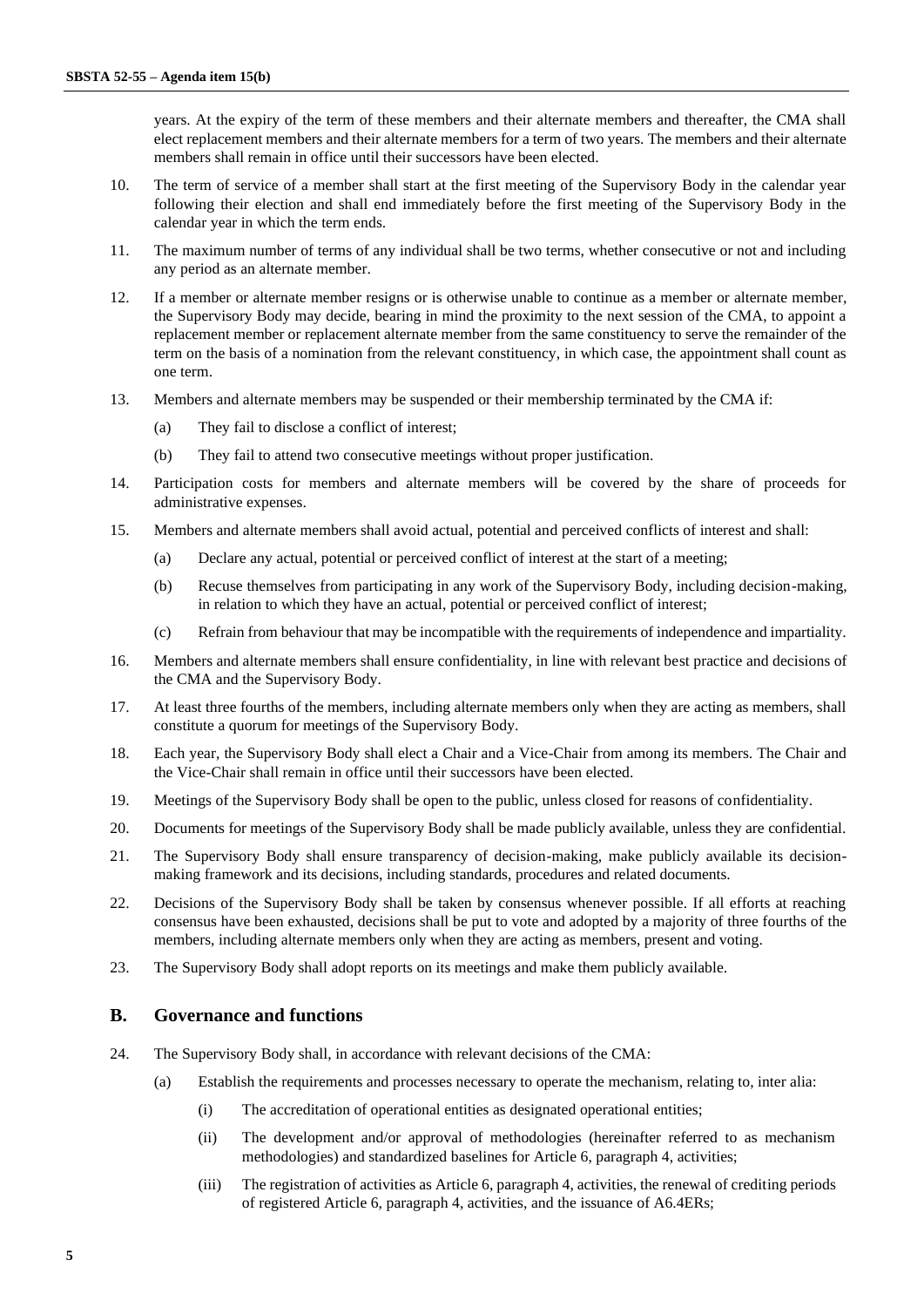- (iv) Ensuring that activities follow reasonable maximum time intervals between the steps in the activity cycle;
- (v) The registry for the mechanism;
- (vi) The share of proceeds levied to assist developing country Parties that are particularly vulnerable to the adverse effects of climate change to meet the costs of adaptation as set out in chapter VII below (Levy of share of proceeds for adaptation and administrative expenses);
- (vii) The delivery of an overall mitigation in global emissions as set out in chapter VIII below (Delivering overall mitigation in global emissions);
- (viii) [The approval and supervision of host Party national arrangements for accreditation of operational entities, development of mechanism methodologies, including applying baselines and other methodological requirements as defined under chapter V.B below and applying the crediting periods and renewal of crediting periods consistent with or more stringent than per chapter V. A, C and I below];
- (ix) [Respecting human rights including the rights of indigenous peoples in the context of implementation of Article 6, paragraph 4 activities];
- (x) [Application of robust, social and environmental safeguards];
- (xi) [Development of tools and approaches to assess and report information about how each activity is fostering sustainable development, while acknowledging that the consideration of sustainable development is a national prerogative];
- (b) Accredit operational entities as designated operational entities;
- (c) Support the implementation of the mechanism by, inter alia:
	- (i) Developing and maintaining a public website for information related to proposed and registered Article 6, paragraph 4, activities, subject to confidentiality;
	- (ii) Taking appropriate measures to promote the regional availability of designated operational entities in all regions;
	- (iii) Promoting public awareness of the mechanism;
	- (iv) Facilitating dialogue with host Parties and other stakeholders in the mechanism;
	- (v) Providing public information to the CMA on all registered Article 6, paragraph 4, activities hosted by each Party, and all A6.4ERs issued for those activities;
	- (vi) Ensuring that the mechanism facilitates host Parties' implementation of their nationally determined contributions (NDCs) [, if applicable] [, and contributes to the long-term goals of the Paris Agreement, through the host Party NDC and any long term low GHG emissions development strategy, if the Party has submitted one].
	- (vii) [Ensuring that the mechanism aims to deliver an overall mitigation in global emissions];
	- (viii) Capacity-building activities.
- (d) Report annually to the CMA.

#### **C. Role of the secretariat**

25. Pursuant to Article 17 and in accordance with relevant decisions of the CMA, the secretariat shall serve as the secretariat of the Supervisory Body and perform its functions in the operation of the mechanism in accordance with these rules, modalities and procedures.

### **IV. Participation responsibilities**

- 26. Each host Party of Article 6, paragraph 4, activities shall, prior to participating in the mechanism, ensure that:
	- (a) It is a Party to the Paris Agreement;
	- (b) It has prepared, communicated and is maintaining an NDC in accordance with Article 4, paragraphs 2;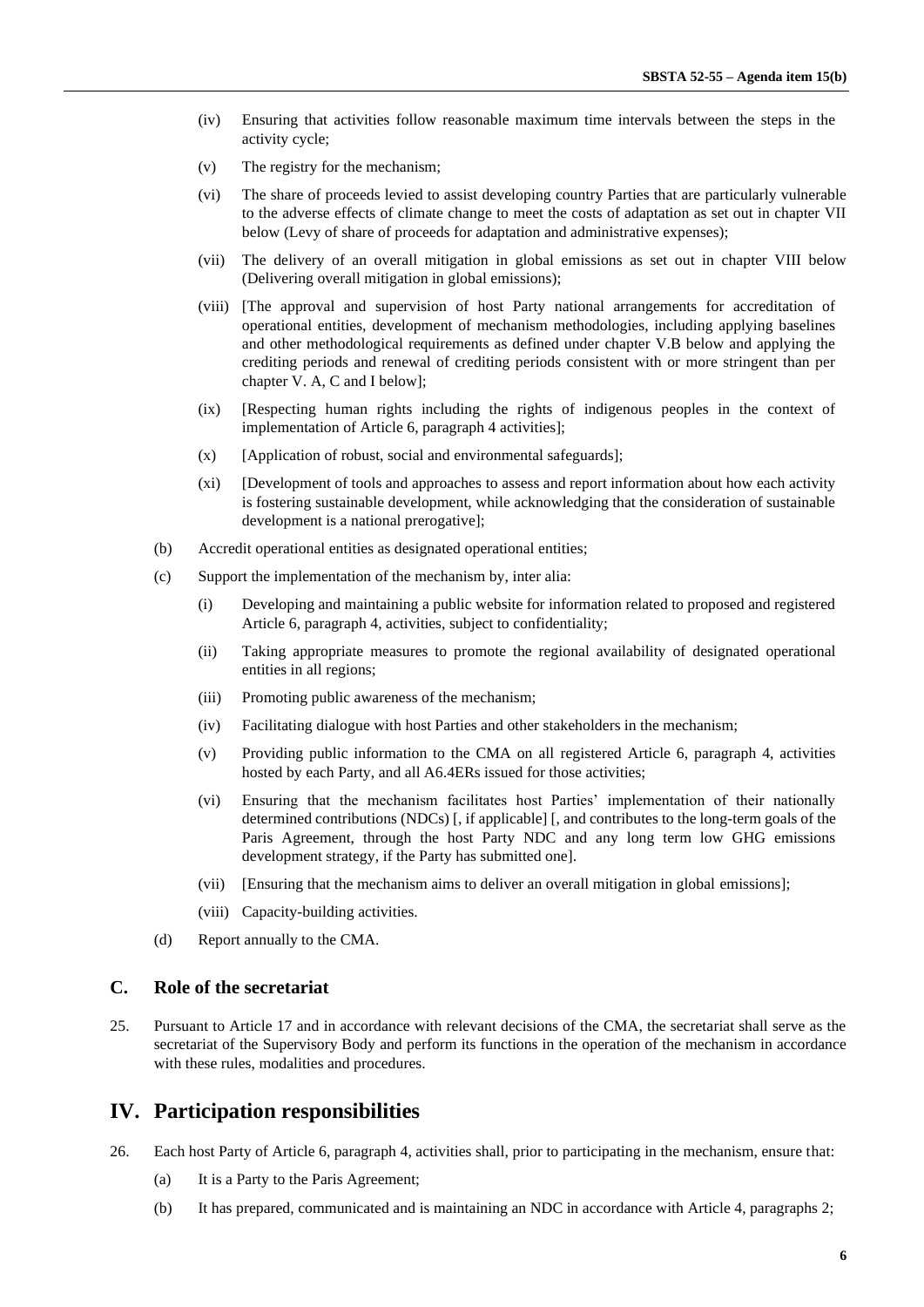- (c) It has designated a national authority for the mechanism and has communicated that designation to the secretariat;
- (d) It has indicated publicly to the Supervisory Body how its participation in the mechanism contributes to sustainable development, while acknowledging that the consideration of sustainable development is a national prerogative;
- (e) It has indicated publicly to the Supervisory Body the types of Article 6, paragraph 4, activity that it would consider approving pursuant to chapter [V](#page-6-1)[.C below](#page-8-0) (Approval and authorization), how such types of activity and any associated emission reductions would contribute to mitigation in the Party and the achievement of its NDC [, if applicable] [, to its long-term low GHG emissions development strategy, if it has submitted one, to mitigation for its own use, and to the long term goal of the Paris Agreement].
- <span id="page-6-2"></span>27. [A host Party [may][shall] specify to the Supervisory Body, prior to participating in the mechanism:
	- (a) More stringent baseline approaches and other methodological requirements, including additionality, to be applied for Article 6, paragraph 4, activities that it intends to host, in addition and subject to and consistent with these rules, modalities and procedures, under the supervision of the Supervisory Body, and subject to further relevant decisions of the CMA, with an explanation of how those approaches and requirements are compatible with its NDC, and if it has submitted one, its long-term low GHG emission development strategy;
	- (b) Shorter crediting periods to be applied for Article 6, paragraph 4, activities that it intends to host, including whether the crediting periods may be renewed, subject to these rules, modalities and procedures and under the supervision of the Supervisory Body, and in accordance with further relevant decisions of the CMA, with an explanation of how those crediting periods are compatible with its NDC and, if it has submitted one, its long-term low GHG emission development strategy.]
- <span id="page-6-3"></span>28. Each host Party shall ensure that, on a continuing basis:
	- (a) It is maintaining an NDC in accordance with Article 4, paragraphs 2;
	- (b) Its participation in the mechanism contributes to the implementation of its NDC, and its long-term low GHG emission development strategy if it has submitted one;
- 29. In relation to the least developed countries and small island developing States, pursuant to Article 4, paragraph 6, their special circumstances shall be recognized where these rules, modalities and procedures relate to NDCs, and other aspects of their special circumstances may be recognized in further decisions of the CMA relating to these rules, modalities and procedures.

## <span id="page-6-1"></span>**V. Article 6, paragraph 4, activity cycle**

#### **A. Activity design**

- <span id="page-6-0"></span>30. The public or private entities participating in an activity (hereinafter referred to as activity participants) that wish to register the activity as an Article 6, paragraph 4, activity shall design the activity according to the requirements in this chapter and any other relevant requirements adopted by the CMA or the Supervisory Body.
- 31. The activity:
	- (a) Shall be designed to achieve mitigation of GHG emissions that is additional, including reducing emissions, increasing removals and mitigation co-benefits of adaptation actions and/or economic diversification plans (hereinafter collectively referred to as emission reductions) and not to lead to an increase in global emissions;
	- (b) May be a project, programme of activities, or other type of activity approved by the Supervisory Body;
	- (c) Shall be designed to achieve emission reductions in the host Party;
	- (d) Shall also:
		- (i) Deliver real, measurable and long-term benefits related to climate change in accordance with decision 1/CP.21, paragraph 37(b);
		- (ii) Minimize the risk of non-permanence of emission reductions over multiple NDC implementation periods, and, where reversals occur, ensure that these are addressed in full;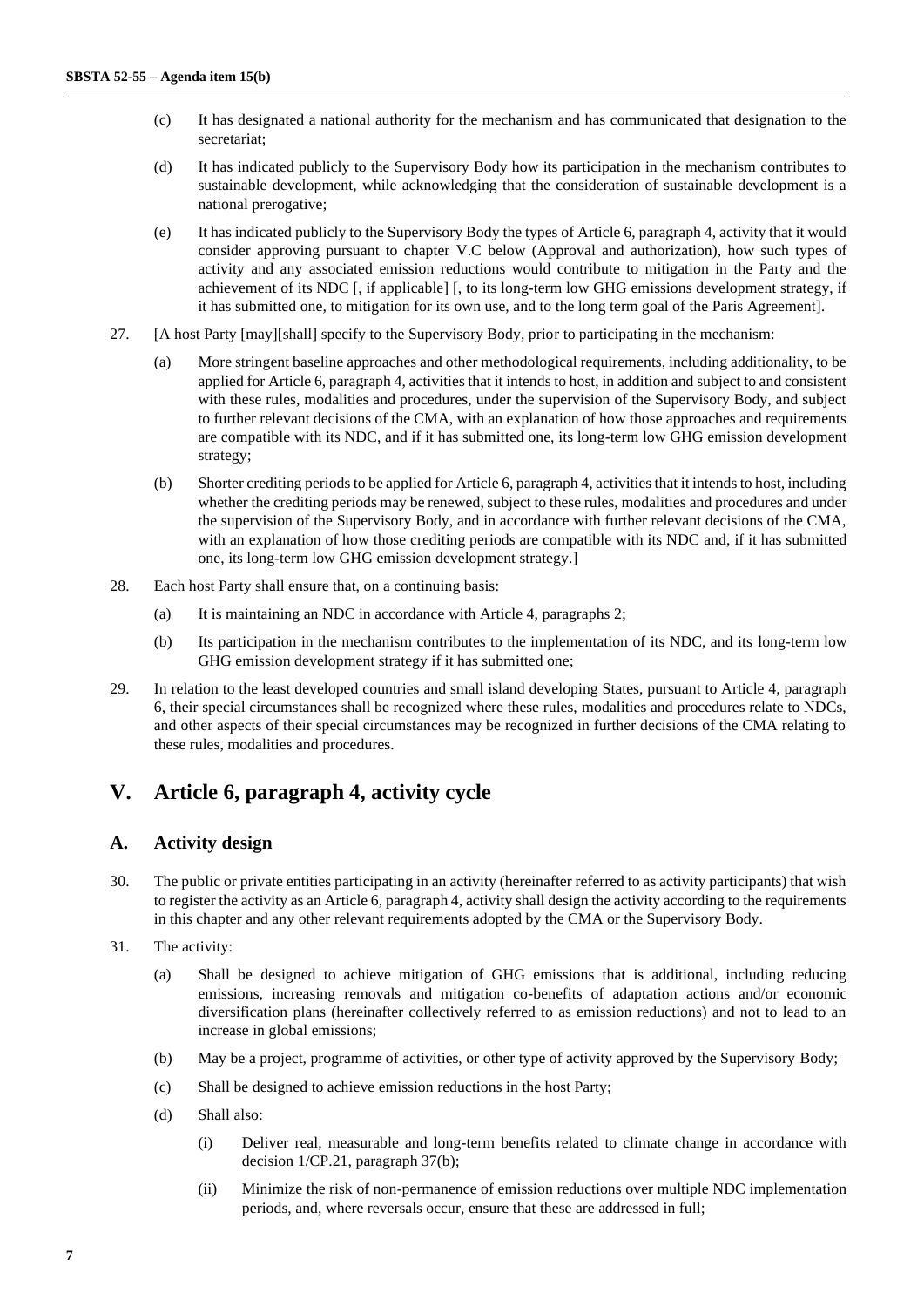- (iii) Minimize the risk of leakage and adjust for any remaining leakage in the calculation of emission reductions or removals;
- (iv) Minimize and where possible, avoid negative environmental and social impacts;
- (e) Shall undergo local and, where appropriate, subnational stakeholder consultation consistent with applicable domestic arrangements in relation to public participation, local communities and indigenous peoples, as applicable;
- (f) Shall apply a crediting period for the issuance of A6.4ERs, that is a maximum of 5 years, renewable a maximum of twice, or a maximum of 10 years with no option of renewal, that is appropriate to the activity, [or, in respect of removal enhancements, a longer crediting period of a maximum of 15 years renewable a maximum of twice] and that is subject to approval by the Supervisory Body, or any shorter crediting period specified by the host Party pursuant to paragrap[h 27](#page-6-2)[\(b\) above](#page-6-3) shall be applied. The crediting period shall not start before 2021.
- 32. The activity shall apply a mechanism methodology that has been developed in accordance with chapter [V](#page-6-1)[.B](#page-7-0)  [below](#page-7-0) (Methodologies) and approved by the Supervisory Body following its technical assessment, in order to:
	- (a) Set a baseline for the calculation of emission reductions to be achieved by the activity;
	- (b) Demonstrate the additionality of the activity;
	- (c) Ensure accurate monitoring of emission reductions;
	- (d) Calculate the emission reductions achieved by the activity.

#### <span id="page-7-0"></span>**B. Methodologies** *{Note that paragraphs 36 and 37 are options to each other}*

- 33. Mechanism methodologies shall encourage ambition over time, encourage broad participation, be real, transparent, conservative and credible, avoid leakage, where applicable recognize suppressed demand, [contribute to the equitable sharing of mitigation benefits between the participating Parties, and in respect of each participating Party], contribute to reducing emission levels in the host Party, align with its NDC [where applicable,] [its long-term low GHG emissions development strategy if it has submitted one and the long term goal of the Paris Agreement].
- 34. Mechanism methodologies shall include relevant assumptions, parameters, data sources and key factors and take into account uncertainty, leakage, policies and measures, and relevant circumstances including national, regional or local, social, economic, environmental and technological circumstances and address reversals where applicable.
- 35. Mechanism methodologies may be developed by activity participants, host Parties, stakeholders or the Supervisory Body. Mechanism methodologies shall be approved by the Supervisory Body where they meet the requirements of these rules, modalities and procedures and the requirements established by the Supervisory Body.
- 36. [Each mechanism methodology shall require the application of one of the performance-based approach (es) below to setting the baseline, while taking into account any guidance by the Supervisory Body, and with justification for the appropriateness of the choices, including information on how the proposed baseline approach is consistent with paragraph 33 and 34 above and recognizing that a host Party may determine a more ambitious level at its discretion:
	- (a) Best available technologies that represent an economically feasible and environmentally sound course of action.
	- (b) A benchmark approach where the baseline is set at least at the average emission level of the best performing comparable activities providing similar outputs and services within a defined scope and boundary [within a specified time period] [the last three years] providing similar outputs/services in similar social, economic, environmental and technological circumstances].
- 37. [Each mechanism methodology shall require the application of one of the following approach (es) to setting the baseline below business as usual, while taking into account any guidance by the Supervisory Body, and with justification of the appropriateness of the choice, including information on how the proposed baseline approach is consistent with paragraph 33 and 34 above:
	- (a) A performance-based approach, taking into account: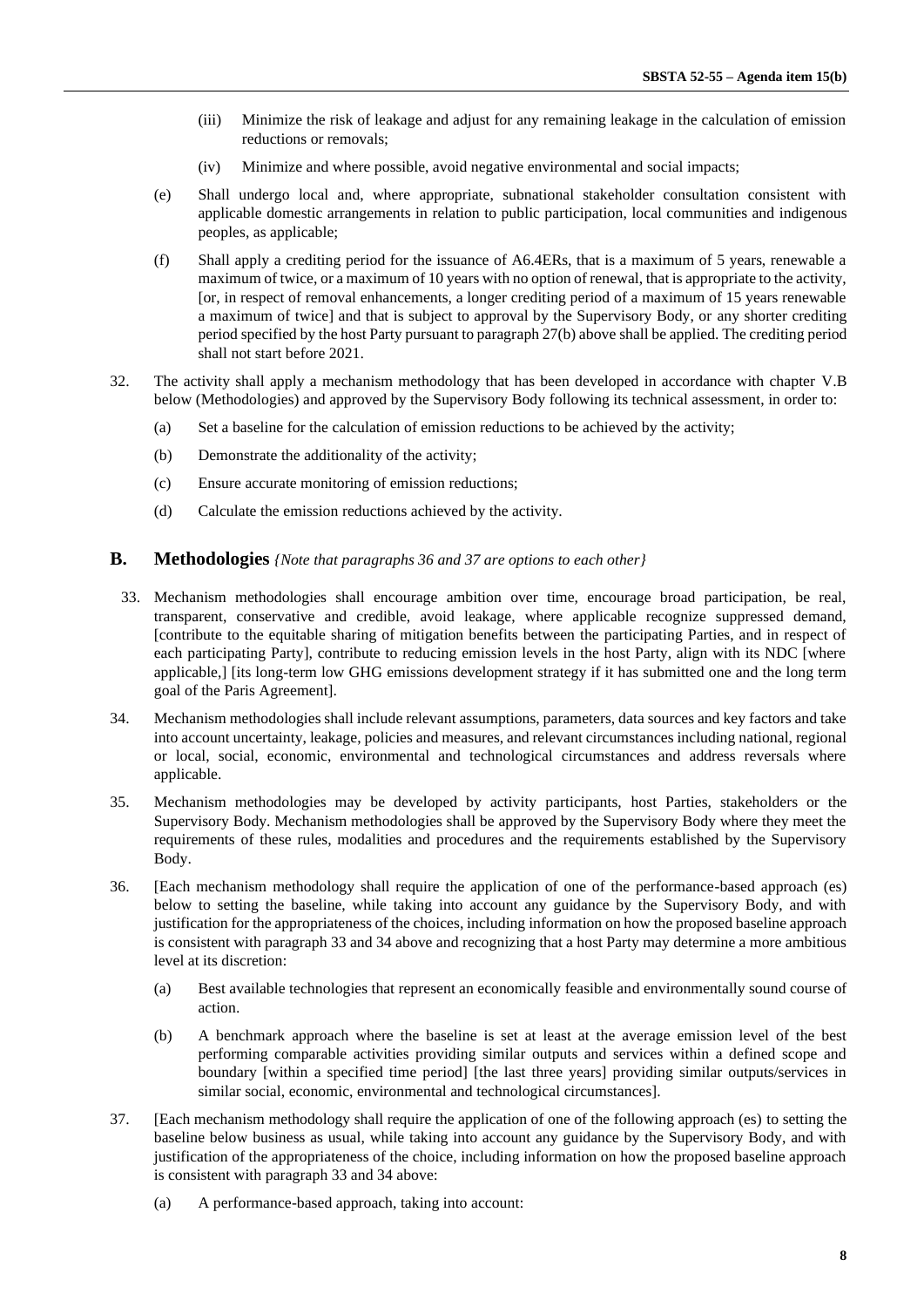- (i) Best available technologies that represent an economically feasible and environmentally sound course of action;
- (ii) An approach where the baseline is set at least at the average emission level of the best performing comparable activities providing similar outputs and services within a defined scope and boundary [with in a specified time period] providing similar outputs/services in similar social, economic, environmental and technological circumstances;
- (b) An ambitious benchmark representing a level of GHG emissions for activities within a defined scope and boundary;
- (c) An approach based on existing actual or historical emissions;
- (d) Where such an approach cannot be applied an alternative approach may be proposed, with a justification].
- 38. Standardized baselines may be developed by the Supervisory Body at the request of the host Party or may be developed by the host Party and approved by the Supervisory Body. Standardized baselines shall be established at the highest possible level of aggregation in the relevant sector of the host Party.
- 39. Each mechanism methodology shall specify the approach to demonstrating the additionality of the activity. The activity is additional where emission reductions achieved by the activity are additional to any that would otherwise occur [in the absence of the activity][in the absence of the mechanism] and taking into account all relevant national policies, including legislation, and representing mitigation that exceeds any mitigation that is required by law or regulation, [taking into account the level of enforcement];
- 40. The Supervisory Body may apply simplified approaches for demonstration of additionality for any least developed country or small island developing State at the request of that Party, in accordance with requirements developed by the Supervisory Body.

#### <span id="page-8-0"></span>**C. Approval and authorization**

- <span id="page-8-2"></span><span id="page-8-1"></span>41. The host Party shall provide to the Supervisory Body an approval of the activity, prior to a request for registration. The approval shall include:
	- (a) Confirmation that and information on how the activity fosters sustainable development in the host Party;
	- (b) Approval of any potential renewal of the crediting period, if the Party intends to allow the activity to continue beyond the first crediting period, where the Party has specified that the crediting periods of Article 6, paragraph 4, activities that it intends to host may be renewed pursuant to paragrap[h 27](#page-6-2)[\(b\) above;](#page-6-3)
	- (c) Explanation of how the activity relates to [and whether the activity is within the sectors and GHG covered by its NDC[, and/or the policies and measures for implementation of its NDCs]], and how the expected emission reductions or removals contribute to, the host Party's NDC and the purposes referred to in Article 6, paragraph 1;
- 42. The host Party shall, in conjunction with the approval referred to in paragraph [41 above,](#page-8-1) provide to the Supervisory Body the authorization of public or private entities to participate in the activity as activity participants under the mechanism.
- 43. The host Party shall, in conjunction with the approval referred to in paragraph 39 above, indicate to the Supervisory Body whether it authorizes A6.4ERs issued for the activity to be internationally transferred for use towards achievement of NDCs and/or whether it authorizes the A6.4ERs to be used for other international mitigation purposes (as defined in decision X/CMA.3 (Guidance for cooperative approaches referred to in Article 6, paragraph 2).
- 44. Other participating Parties shall provide to the Supervisory Body the authorization for public or private entities to participate in the activity as activity participants under the mechanism prior to any first transfer of any A6.4ERs to the mechanism registry account of such Party or public or private entity.

#### **D. Validation**

45. A designated operational entity shall independently assess the activity against the requirements set out in these rules, modalities and procedures, further relevant decisions of the CMA and relevant requirements adopted by the Supervisory Body (hereinafter referred to as validation).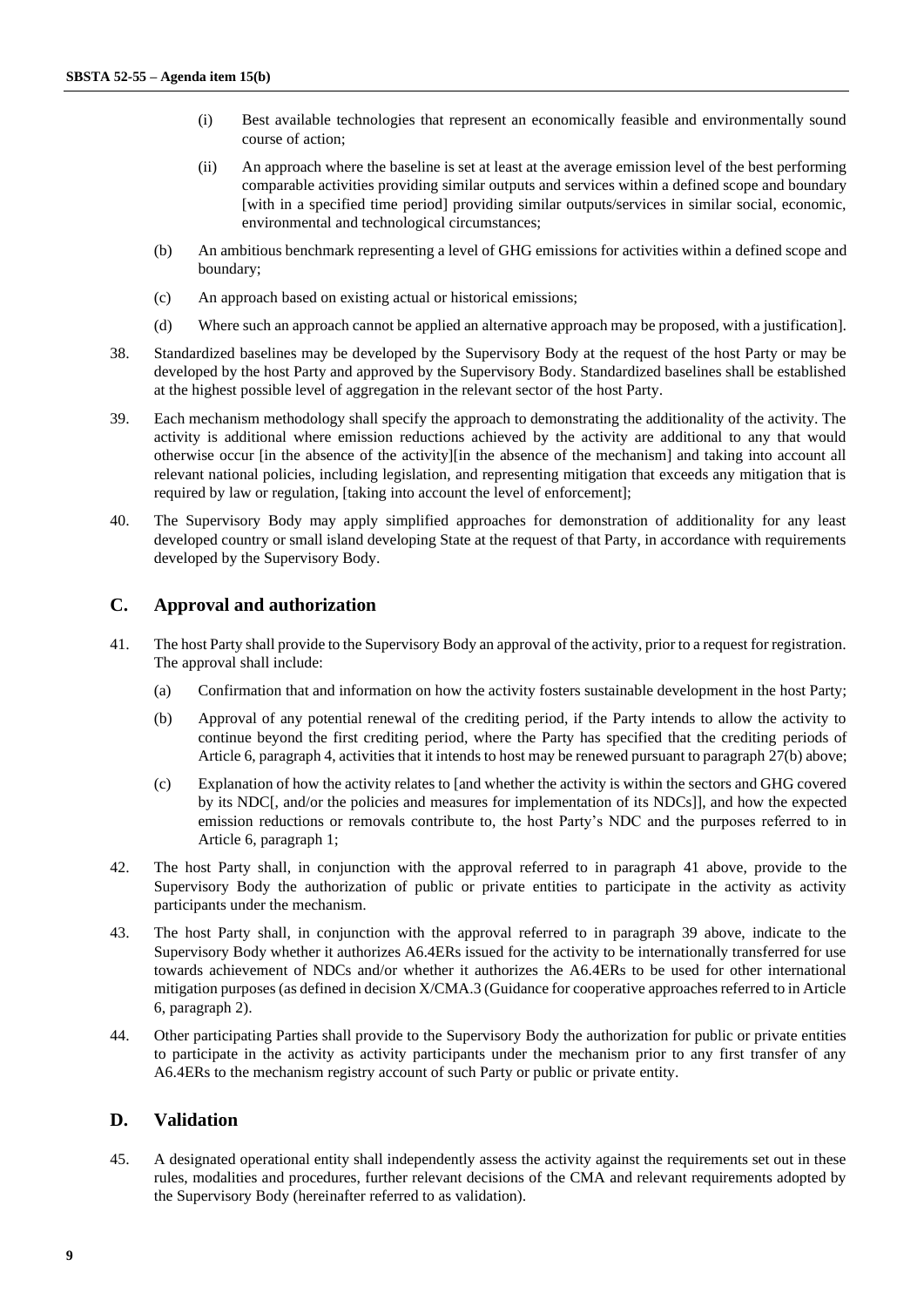### **E. Registration**

- 46. If the designated operational entity concludes that the outcome of the validation is positive, it shall submit to the Supervisory Body a request for registration with the validation outcome in accordance with the relevant requirements adopted by the Supervisory Body.
- 47. The activity participants shall pay a share of proceeds, at a level determined by the CMA, taking into account the likely scale of the activity, to cover the administrative expenses for registering the activity when submitting a request for registration.
- 48. If the Supervisory Body decides that the validation and its outcome meet the relevant requirements adopted by the Supervisory Body, it shall register the activity as an Article 6, paragraph 4, activity.

### **F. Monitoring**

49. The activity participants shall monitor emission reductions achieved by the activity during each monitoring period, in accordance with the relevant requirements adopted by the Supervisory Body. The activity participants shall also monitor potential reversals over a period to be decided by the Supervisory Body.

#### **G. Verification and certification**

50. A designated operational entity shall independently review and determine the implementation of, and the emission reductions achieved by, the Article 6, paragraph 4, activity during the monitoring period (hereinafter referred to as verification) against the requirements set out in these rules, modalities and procedures, further relevant decisions of the CMA and relevant requirements adopted by the Supervisory Body, and provide written assurance of the verified emission reductions (hereinafter referred to as certification).

### **H. Issuance**

- 51. For the issuance of A6.4ERs, the designated operational entity shall submit to the Supervisory Body a request for issuance with the verification outcome and certification in accordance with the relevant requirements adopted by the Supervisory Body.
- 52. If the Supervisory Body decides that the verification, certification and their outcome meet the relevant requirements adopted by the Supervisory Body, it shall approve the issuance of A6.4ERs.
- 53. The mechanism registry administrator shall, in accordance with the relevant requirements adopted by the Supervisory Body, issue the A6.4ERs into the mechanism registry.
- 54. [The mechanism registry shall identify issued A6.4ERs that are authorized by the host Party for international transfer for use towards achievement of NDCs or authorized for other international mitigation purposes, in accordance with the host Party's approval of the registered Article 6, paragraph 4, activities as referred to in chapter V[.C above](#page-8-0) (Approval and authorization)].

### **I. Renewal of the crediting period**

- 55. The crediting period of a registered Article 6, paragraph 4, activity may be renewed in accordance with further relevant decisions of the CMA and relevant requirements adopted by the Supervisory Body, if the host Party has approved such renewal in accordance with paragrap[h 41](#page-8-1)[\(b\) above.](#page-8-2)
- 56. The renewal of a crediting period shall be approved by the Supervisory Body and the host Party following a technical assessment by a designated operational entity to determine necessary updates to the baseline, the additionality and the quantification of emission reductions.

### **J. First transfer from the mechanism registry**

57. The mechanism registry administrator shall forward [2][5] per cent of the issued A6.4ERs to an account held by the Adaptation Fund in the mechanism registry for assisting developing country Parties that are particularly vulnerable to the adverse effects of climate change to meet the costs of adaptation.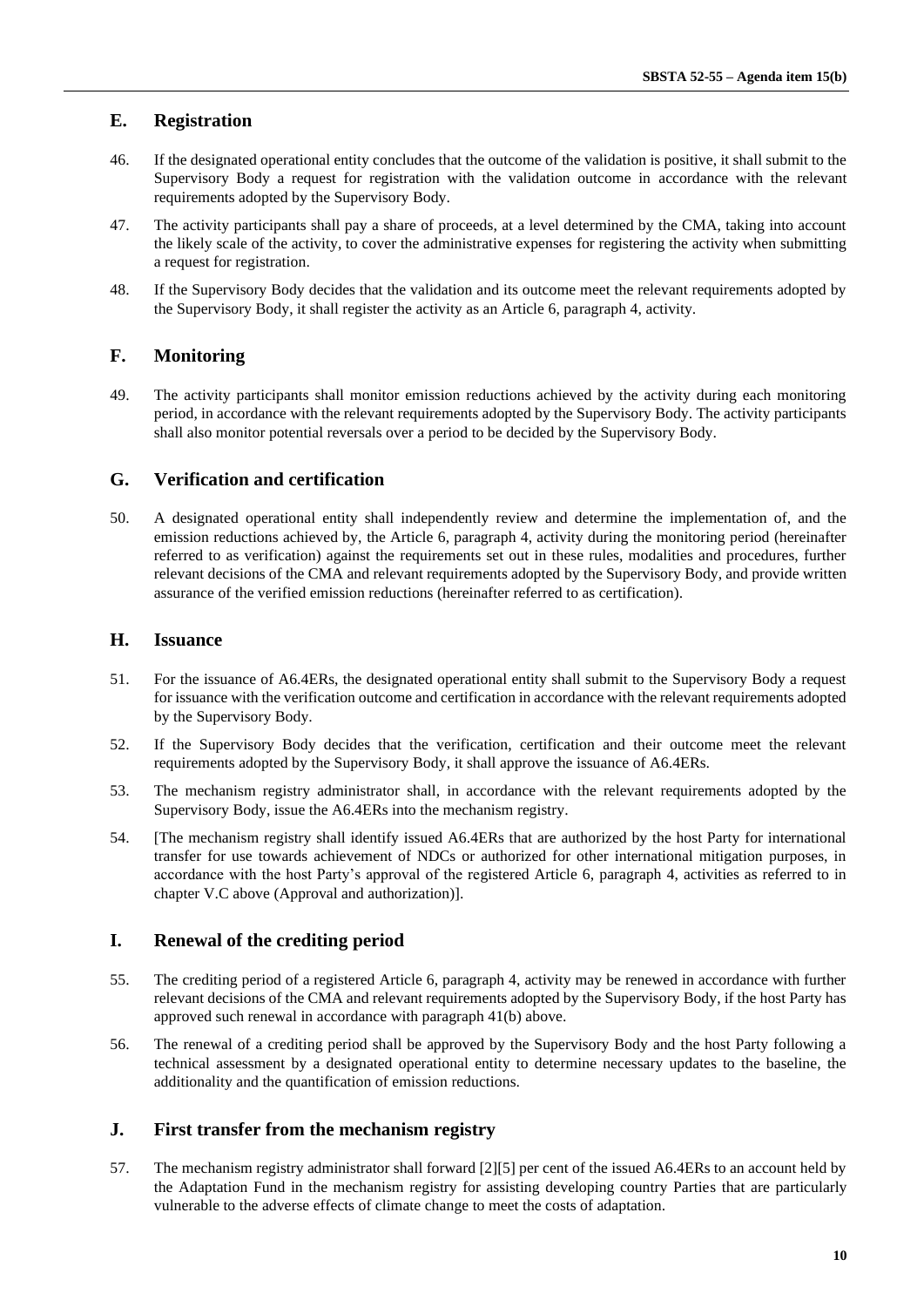- 58. [The mechanism registry administrator shall forward, for cancellation, [X][not less than 2][5][10][20][30] per cent of the issued A6.4ERs, to the account for mandatory cancellation for delivering an overall mitigation in global emissions in accordance with chapte[r VIII below](#page-11-0) (Delivering overall mitigation in global emissions)].
- 59. The mechanism registry administrator shall [forward][effect a first transfer] of the remaining issued A6.4ERs in accordance with the instructions of the activity participants, and with any further modalities adopted by the CMA and relevant requirements adopted by the Supervisory Body.

#### **K. Voluntary cancellation**

60. Activity participants may voluntarily request the mechanism registry administrator to cancel in the mechanism registry a specified amount of A6.4ERs issued in respect of their A6.4 activity.

#### **L. Other processes associated with Article 6, paragraph 4, activities**

<span id="page-10-0"></span>61. Stakeholders, activity participants and participating Parties may appeal decisions of the Supervisory Body or request that a grievance be addressed by the Supervisory Body.

## **VI. Mechanism registry**

- 62. The mechanism registry shall contain at least a pending account, holding account, retirement account, cancellation account, account for cancellation for overall mitigation in global emissions and share of proceeds for adaptation account, as well as a holding account for each Party and each public or private entity authorized by a Party that requests an account where that entity meets the requisite identification requirements developed by the Supervisory Body. The mechanism registry shall be connected to the international registry referred to in decision X/CMA.3 (Guidance relating to cooperative approaches).
- 63. The mechanism registry shall be developed and operationalized in accordance with the relevant requirements adopted by the Supervisory Body, that shall include operating at best practice standards for registries.
- 64. The secretariat shall serve as the mechanism registry administrator and maintain and operate the mechanism registry under the supervision of the Supervisory Body.

## **VII. Levy of share of proceeds for adaptation and administrative expenses**

- 65. The share of proceeds that is levied to assist developing country Parties that are particularly vulnerable to the adverse effects of climate change to meet the costs of adaptation shall be delivered to the Adaptation Fund pursuant to decisions 13/CMA.1 and 1/CMP.14.
- 66. The share of proceeds to assist developing country Parties that are particularly vulnerable to the adverse effects of climate change to meet the costs of adaptation shall be comprised of:
	- (a)  $[A]$  [A levy of [2][5] per cent of A6.4ERs at issuance]; [and]
	- (b) [A monetary contribution related to the scale of the 6.4 activity or to the number of A6.4ERs issued, to be set by the Supervisory Body]; [and]
	- (c) [After the 6.4 mechanism becomes self-financing, a periodic contribution from the remaining funds received from administrative expenses per paragraph 67 below, after setting aside the operating costs for the 6.4 mechanism and an operating reserve, at a level, and with a frequency to be determined by the CMA].
- 67. The share of proceeds to cover administrative expenses shall be set in monetary terms at a level and implemented in a manner to be determined by the CMA.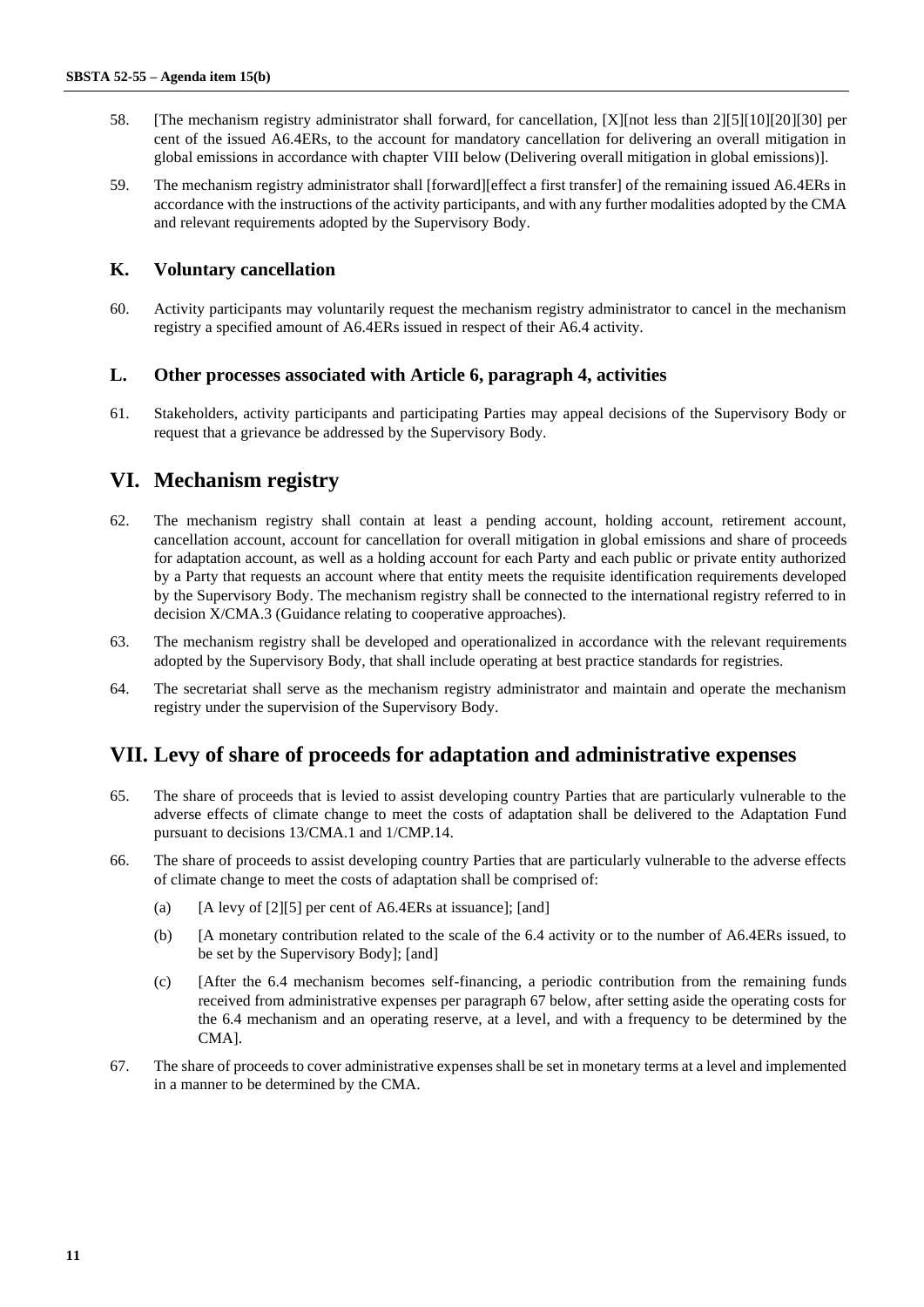# <span id="page-11-0"></span>**VIII. [Delivering overall mitigation in global emissions** *{Note: paragraphs 68 and 69*

*are options to each other}* 

- 68. [Delivery of overall mitigation in global emissions shall be through cancellation of A6.4ERs in accordance with the following steps:
	- (a) [At [first transfer][issuance] of A6.4ERs, the host Party shall make a corresponding adjustment consistent with decision X/CMA.3 (guidance on cooperative approaches referred to in Article 6, paragraph 2, of the Paris Agreement) for the [total] number of issued A6.4ERs [first transferred]];
	- (b) The mechanism registry administrator shall transfer [X][not less than 2][5][10][20][30] percent of the issued A6.4ERs to the cancellation account in the mechanism registry for overall mitigation in accordance with chapter [V above](#page-6-1) (Article 6, paragraph 4, activity cycle);
	- (c) The cancelled A6.4ERs shall not be used for any transfer or purpose, including towards any NDC or for other international mitigation purposes or for other purposes, and shall not be further transferred];
- 69. [Delivery of overall mitigation in global emissions may be through any of the following approaches:
	- (a) [Voluntary cancellation of A6.4ERs by Parties and stakeholders in the mechanism registry for that purpose];
	- (b) [Conservative baselines in methodologies approved by the Supervisory Body];
	- (c) Limitations on maximum crediting periods approved by the Supervisory Body]];

## **IX. Avoiding the use of emission reductions by more than one Party**

- 70. A host Party shall, consistent with decision X/CMA.3 (Guidance on cooperative approaches referred to in Article 6, paragraph 2, of the Paris Agreement):
	- (a) Apply a corresponding adjustment, for all A6.4ERs first transferred where they are from the sectors and GHG [, and the policies and measures] [activities] covered by its NDC;
	- (b) [Apply a corresponding adjustment for all A6.4ERs first transferred where they are from the sectors and GHG [, or the policies and measures] not covered by its NDCs [from [2025][2030] [and may do so prior to that date]] [unless the A6.4ERs are not authorized by the host Party to be used towards achievement of any NDC]].

## **X. [Transition of clean development mechanism activities [and use of certified emission reductions towards first NDCs]]**

- **A. [Transition of clean development mechanism activities]** *{Paragraph 72 and paragraph 73 (onwards) are options to each other}*
- 71. [No project activities and programmes of activities registered under the clean development mechanism under Article 12 of the Kyoto Protocol (CDM) may be registered as activities under the Article 6, paragraph 4 mechanism}.
- 72. [Project activities and programmes of activities] [Small scale project activities and programmes of activities][Project activities and programmes of activities that are vulnerable (assessed by the Supervisory Body to be likely to cease emission reducing activity without ongoing revenue from verified or credited emission reductions) and] registered under the clean development mechanism under Article 12 of the Kyoto Protocol (CDM) [or listed as provisional by the Executive Board of the CDM] may transition to the mechanism and be registered as Article 6, paragraph 4, activities subject to all of the following conditions:
	- (a) The request to transition the CDM project activity or programme of activity [or activity listed as provisional by the Executive Board of the CDM] being made to the secretariat and the CDM host Party as defined per decision 3/CMP.1, (CDM host Party), by or on behalf of the project participants that were approved by that CDM host Party by no later than 31 December 202[3][4][5][X];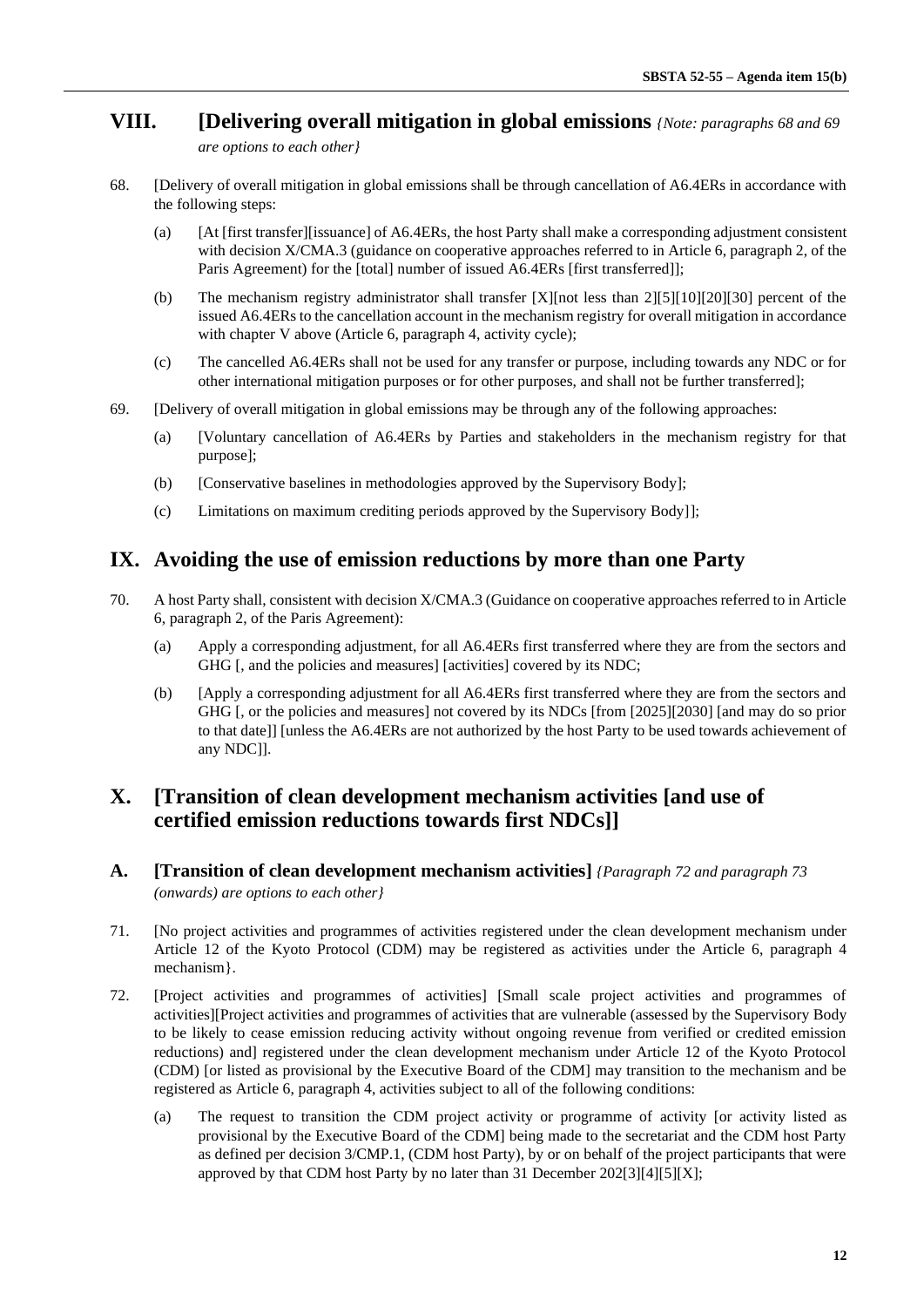- (b) The approval for such transition of the CDM project activity or programme of activity being provided to the Supervisory Body by the CDM host Party by no later than 31 December 202[3][4][5][X];
- (c) [The CDM project activity or CDM programme of activity having submitted a voluntary deregistration request under the CDM];
- (d) [The other Parties involved and Annex B project participants being informed, in accordance with applicable procedures under the CDM];
- (e) [Subject to paragraph 74 (c) below,] The compliance with these rules, modalities and procedures and any further relevant decisions of the CMA and relevant requirements adopted by the Supervisory Body, including [those that relate to] the application of a corresponding adjustment consistent with decision X/CMA.3 (Guidance relating to cooperative approaches referred to in Article 6, paragraph 2);
- 73. [Where an activity is eligible for transition pursuant to paragraph 72 above:
	- (a) The transition shall have been completed by no later than 31 December [2023][2025][202X];
	- (b) [The host Party shall ensure it has met the requirements of these rules, modalities and procedures, in particular chapters IV and VI, by no later than [date]];
	- (c) The activity [may continue to apply its current approved CDM methodology until the earlier of the end of its current crediting period or 31 December [2023][2025], following which, it] shall apply an approved methodology pursuant to chapter V. B (Methodologies);
	- (d) For CDM project activities and CDM programmes of activities that have transitioned, A6.4ERs may be issued for emission reductions achieved after 31 December 2020].
- 74. [The Supervisory Body shall ensure that small-scale CDM project activities and CDM programme of activities undergo an expedited transition process in accordance with decisions of the Supervisory Body by prioritizing the requests to transition from such activities following the approval in paragraph 74(b) above.]]
- **B. [[No] CER use towards first or first updated NDCs]** *{each paragraph is an option to the others, except for paragraph 79 which is not an option to any other option}*
- 75. [Certified emission reductions (CERs), shall not be used towards achievement of NDCs].
- 76. [Certified emission reductions (CERs issued under the CDM may be used towards achievement of the first or first updated NDC by a CDM host Party].
- 77. [Certified emission reductions (CERs) issued under the CDM may be used towards achievement of the first or first updated NDC by a CDM host Party [or by a participating Party] up to a maximum amount per Party, in accordance with a future decision of the CMA.]
- 78. [Certified emission reductions (CERs) issued under the CDM may be used towards achievement of the first or first updated NDC by a CDM host Party [or by a participating Party] in accordance with the following conditions:
	- (a) The CDM project activity or CDM programme of activities [was registered on or after 1 January [2013] [2016]] [achieved emission reductions or removals from and after [date] and those emission reductions were issued as CERs];
	- (b) The CERs were issued in respect of emissions reductions or removals achieved prior to or on 31 December 2020;
	- (c) The CERs are used towards achievement of the NDC by no later than 31 December [2023][2025][2030];
	- (d) The CERs are available to the Party for use;
	- (e) The CERs are [identified][held] in the CDM registry or Annex I Party registry established pursuant to decision 3/CMP.1;
	- (f) The CDM host Party shall [not be required to] apply a corresponding adjustment consistent with decision X/CMA.3 (Guidance for cooperative approaches referred to in Article 6, paragraph 2) in respect of the CERs;
	- (g) [A participating Party using CERs towards achievement of its NDC shall apply corresponding adjustments consistent with decision X/CMA.3 (Guidance for cooperative approaches referred to in Article 6, paragraph 2) as if the CERs were ITMOs];